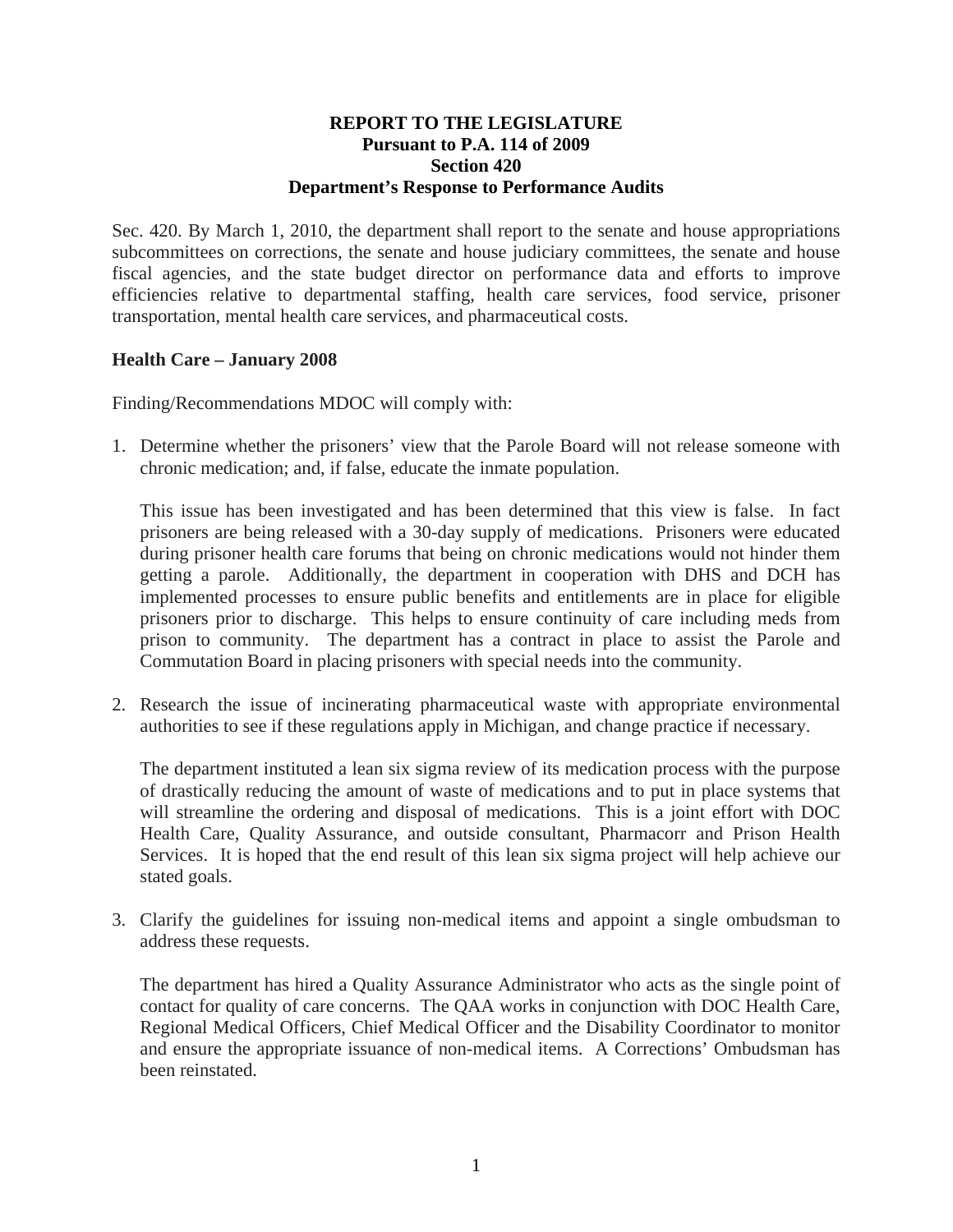## **Food Service – June 2008**

Findings/Recommendations MDOC will comply with:

1. Food Services Cost Savings Measures

MDOC continues to consider additional ways to reduce food costs while meeting Dietary Guidelines for Americans. An RFI was posted for food service contract management companies, two companies responded. A supply chain strategic initiative has been instituted to arrive in food cost savings.

2. Food Production

MDOC has developed new forms, menus and drafted operating instructions. Compliance date 6/09.

3. Food Commodity Purchases

Memorandum clarifying spot buy parameters and providing instructions for purchasing all food commodities including produce was sent on January 15, 2009. A statewide tracking system to record spot buy opportunities has been in place since April, 2009. Regional business managers are providing quarterly spot buy reports to BFM.

4. Warehouse Controls over Food Inventory

Implemented Operating Procedure OP 01.03.100 *Inventory Control of Supplies and Materials in Revolving Inventory or Stock Center*, effective 8-11-2008.

5. Prisoner Food Service Wages

BFM is conducting a bi-monthly review of food service expenditures to verify accurate entries.

### **Selected Personnel and Other Administrative Costs – October 2008**

Findings/Recommendations MDOC will comply with:

1. Custody Staffing

A department-wide evaluation of each custody/inmate care and control assignment was performed and all assignments were standardized for facilities of similar physical plant and custody levels. Additional reductions have occurred through the closures of many facilities resulting in the filling of vacancies throughout all of Region I and II, thereby reducing overtime.

2. Cost Saving Opportunities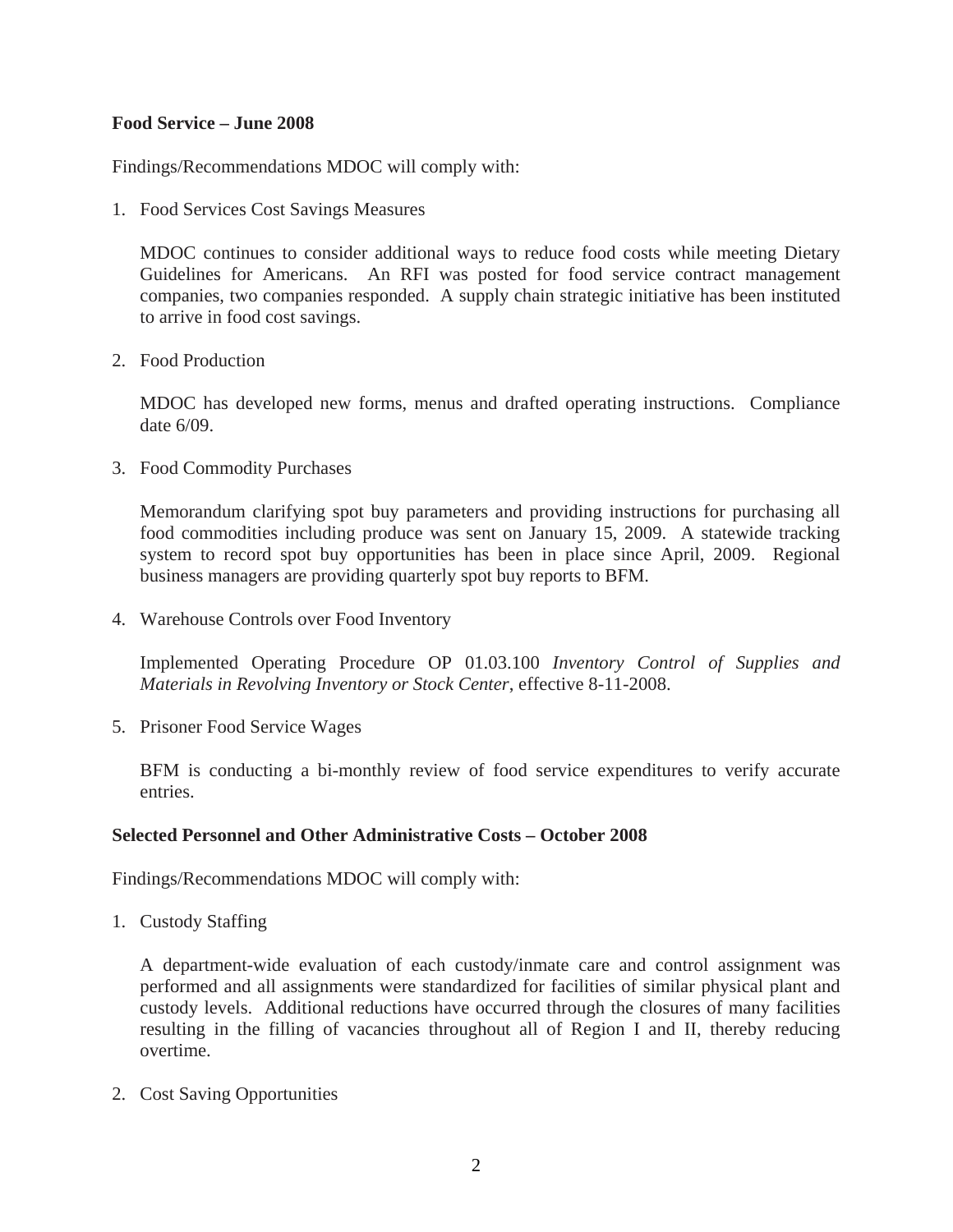The department continues to work with the Office of State Employer and the Civil Service Commission to achieve savings via bargaining unit contracts. In an effort to control/reduce rampant sick leave usage, the MCO and MDOC are about to begin a pilot project whereby officers could redeem up to 50% of the sick leave they accrue during the pilot period thereby reducing overtime.

3. Purchases Good and Services

BFM meets annually with MSI to review pricing comparisons and services. The last meeting was held on October 28, 2009.

# **Prisoner Transportation – December 2008**

Findings/Recommendations MDOC will comply with:

1. Transportation Activity and Costs

The DOC has moved vehicle and mileage to the appropriate cost centers. We are conducting a second review to ensure accuracy of all the vehicles that have been moved. This should be completed by May 1, 2010. CFA has taken steps to standardized monthly reporting of prisoner transportation activities.

2. Computerized Transportation System

The MDOC is in the final stages of developing a computer program that will track records of transportation runs and the routing of runs. This program is being developed in house. The program will allow us to become more efficient in our practices. The anticipated implementation date is April 1, 2010.

3. Centralized Coordination of Transportation Activity

The DOC hired a Transportation Manager to centralize transportation functions statewide on October 5, 2008. This position is coordinate activities with the courts, medical field and DOC transfer process.

4. Video Conferencing

To date, 98 courtrooms in 33 counties have been certified for in bound video calls to MDOC facilities.

To date, telemedicine encounters include the following: Infectious Disease, Nephrology, Oncology/Hemocology, Emergency Psychiatric Evaluations, Chronic Care Clinics, and Dietary Consults.

5. Implementation of Recommendations